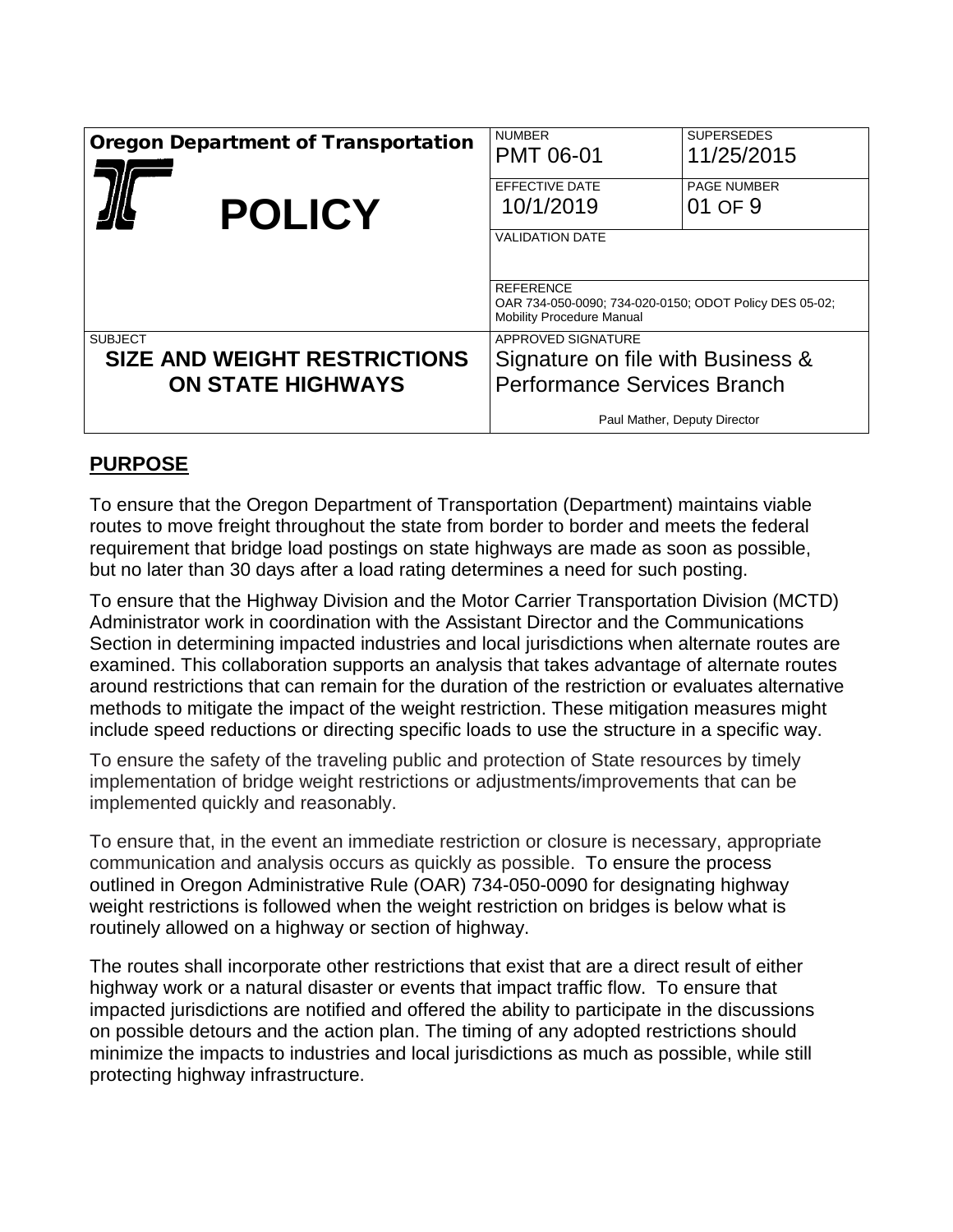# **POLICY**

The Department shall work collaboratively with, and minimize the impact where possible, to the motor carrier industry and local government when it becomes necessary to restrict the allowable size and weight of loads on the state highway system in order to maintain safe travel.

### **GUIDELINES**

Attachment A outlines a procedure to raise concerns about the integrity of bridges on the state highway system to the Bridge Load Rating Engineer (BLRE) by bridge inspectors or District maintenance personnel. It also explains the role of the Mobility Team that may involve the Mobility liaison designee, as well as individual roles and responsibilities to establish a weight restriction. Attachment B outlines the individual roles and responsibilities for restrictions as a result of planned construction or maintenance work.

After review, if a load restriction is determined not to be necessary, the BLRE records those findings and notifies the person raising the concern. If a load restriction is necessary, the BLRE notifies the State Bridge Engineer. If the State Bridge Engineer concurs, the BLRE notifies the Region Manager, District Manager, Area Manager, Mobility Team, Communications Section, and the Assistant Director of the need to restrict loads on the bridge.

If a restriction to a bridge height, length, or width is determined during planned construction, maintenance work, local government entity or permitted work, the individual responsible for overseeing that work (e.g. Transportation Project Manager, Resident Engineer - Consultant Projects, County, City or permittee or District Manager) is responsible for notifying MCTD prior to the commencement of work. The Mobility Team or Region Mobility liaison will be called upon to work with individuals responsible for overseeing the work and to engage affected members of the freight community according to the guidelines in the Mobility Procedures Manual and will keep the District Manager informed.

If conditions observed by visual inspection of a bridge raise significant and imminent safety concerns, a District Manager may act under the authority of OAR 734-020-0150 to close or otherwise restrict traffic on the bridge immediately and expedite the steps outlined in this policy. In an emergency situation the steps outlined in Attachments A and B do not need to be followed.

The District Manager in consultation with the BLRE may immediately close or restrict the weight size or type of vehicles traveling on a structure due to a natural disaster or other unforeseen circumstance. In such an emergency, the District Manager may immediately restrict the size of or type of a vehicle traveling on the roadway or close the structure or roadway affected due to a natural disaster or other unforeseen circumstance.

The District Manager will notify the Region Manager, Communications Section, MCTD Administrator, Mobility Team, and Over-Dimension Permit Units. If immediate action is not needed the notifications will be performed prior to taking action. The public are to be notified as quickly as possible.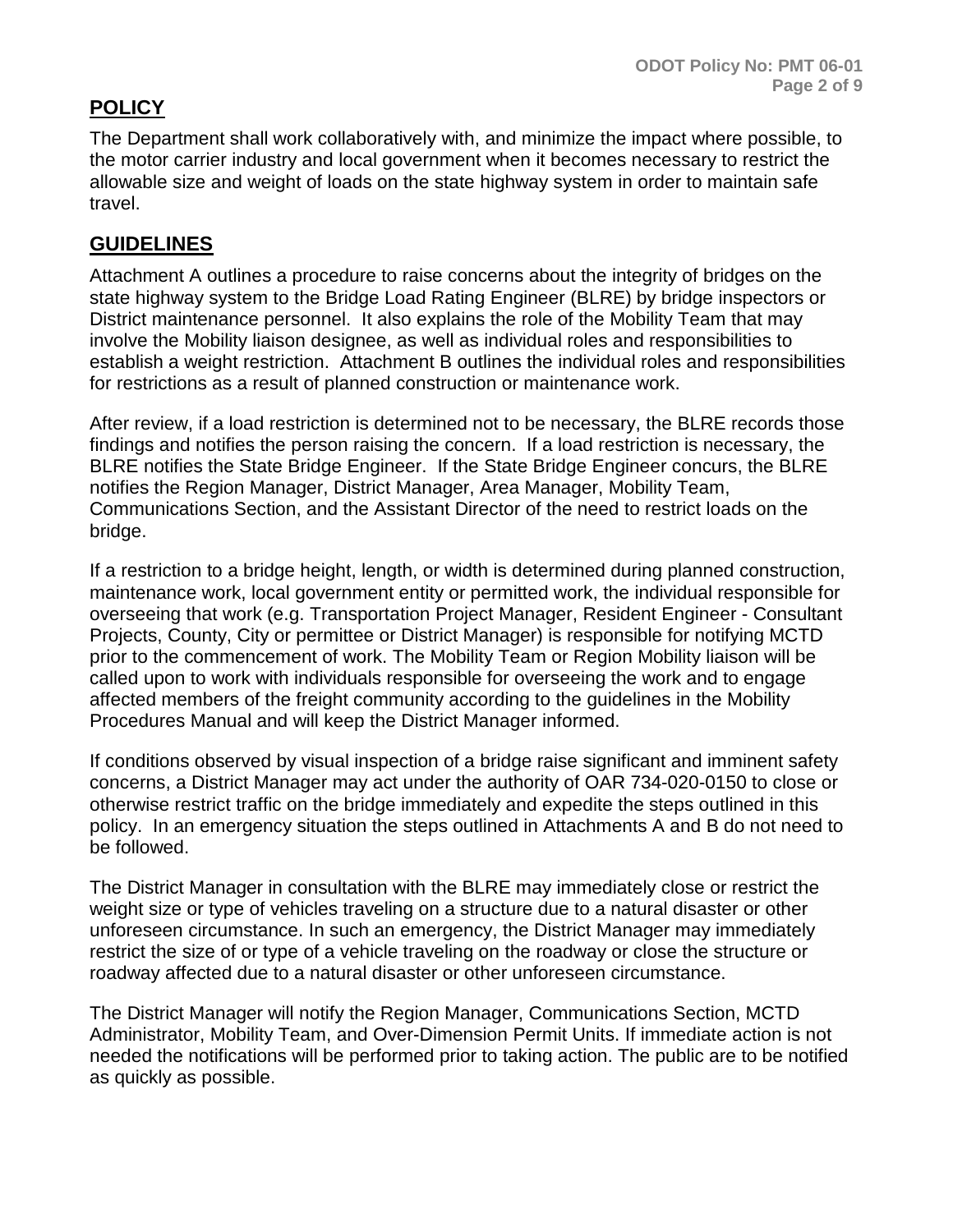#### **Attachment A**

#### **BRIDGE LOAD RESTRICTION ROLES AND RESPONSIBILITIES**

**PRIOR TO 30 DAY POSTING:** *Note: Notification and evaluation of bridge posting will work concurrently with the Post to 30 Day Posting process.* 

| <b>RESPONSIBILITY</b>                                                                                                                                | <b>STEP</b>    | <b>ACTION</b>                                                                                                                                                                                                                                                                                                                                                                                                  |
|------------------------------------------------------------------------------------------------------------------------------------------------------|----------------|----------------------------------------------------------------------------------------------------------------------------------------------------------------------------------------------------------------------------------------------------------------------------------------------------------------------------------------------------------------------------------------------------------------|
| Originator<br><b>Bridge</b><br>Inspectors or<br><b>District</b><br>Maintenance<br>Personnel or<br><b>Bridge Load</b><br>Rating<br>Engineer<br>(BLRE) | 1              | Identify need to review load rating on bridges and raise the<br>concern to the BLRE.                                                                                                                                                                                                                                                                                                                           |
|                                                                                                                                                      |                | Identify concern with bridge load capacity as part of<br>evaluating bridge inspection reports or performing load<br>rating calculations.                                                                                                                                                                                                                                                                       |
| <b>Bridge Load Rating</b><br>Engineer                                                                                                                | $\overline{2}$ | Review concern identified by the originator and analyze<br>load carrying capacity of the bridge to determine whether<br>load restriction is necessary.                                                                                                                                                                                                                                                         |
|                                                                                                                                                      | 3              | If load restriction is not necessary, note in load rating<br>database and notify originator, as appropriate, and copy the<br>District Manager.                                                                                                                                                                                                                                                                 |
| <b>State Bridge</b><br>Engineer                                                                                                                      | 4              | If load restriction is necessary, provide information on<br>severity of bridge condition and timeframe for restriction to<br>the District Manager, MCTD Administrator and the Mobility<br>Team, Communications Section, Assistant Director, and<br>Federal Highway Administration (FHWA) taking into account<br>the time to prepare and implement detours without<br>compromising the integrity of the bridge. |
|                                                                                                                                                      |                | Note: Starting with Step 4, there is a 30 day requirement for<br>the recommended restriction to be resolved either by<br>strengthening or by load posting signs to be installed for<br>those bridges that require load posting. If strengthening is<br>the preferred option, the notification team will be informed of<br>the estimated date when the strengthening will be complete.                          |
| <b>District Manager</b>                                                                                                                              | 5              | If the load rating shows that the bridge requires load posting<br>begin coordination with the Region Traffic Engineer<br>regarding a detour sign plan and any additional traffic data<br>that will need to be collected such as truck classification<br>counts.                                                                                                                                                |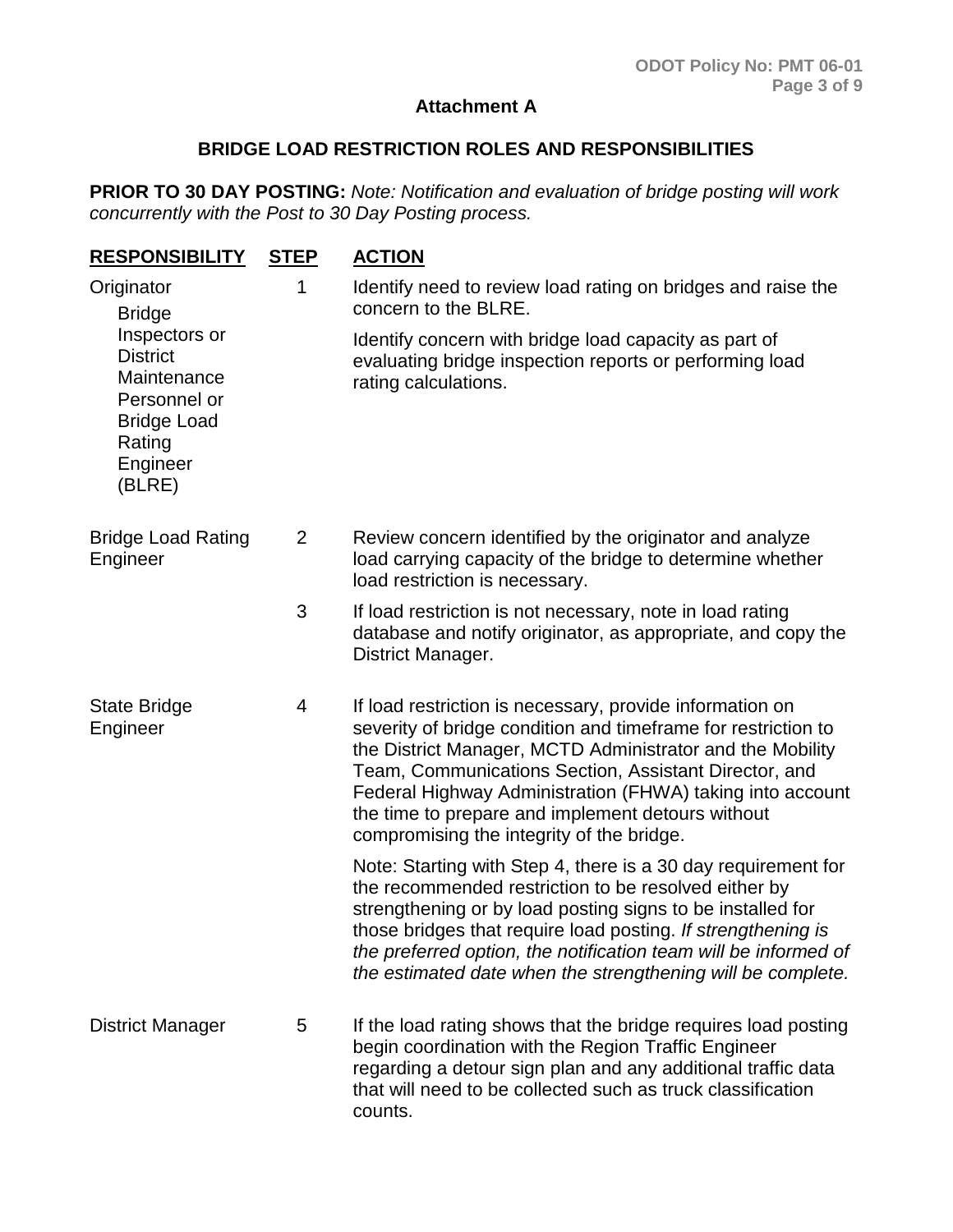If the load rating shows that the bridge requires load posting, order the signs if strengthening cannot be completed within 30 days.

Begin notification with local agencies regarding the timing and extent of the load restriction, and the identification of detour routes.

Begin notification with local elected officials regarding the upcoming load restriction.

Assemble a notification list of stakeholders consisting of the BLRE, Area Manager(s), and representatives from MCTD, Region traffic, the motor carrier industry, as identified by MCTD, local government public works or engineering staff, and others stakeholders as appropriate. This is the notification team prior to the 30 day posting and the evaluation team after the 30 day posting.

Prepare a report to send to the notification team and Region Manager. Reports should include:

Highway or section of highway affected;

Bridge name and number;

Bridge inspection and evaluation results;

List of competing restrictions, either present or planned (such as highway projects), on the roadways in the area that could be detour routes;

Load restriction level;

Date the load restriction will be implemented;

Sign plan;

Any special requirements (pilot car, time of day restriction, etc.);

Any proposed responsibility to recondition or repave detour route after bridge is reopened and;

Any provisions necessary to ensure viability of detour route for duration of the detour.

Mobility Team 6 Notify MCTD Administrator a load restriction may be necessary.

> Begin to collect data to provide to the District Manager of the impact of restricting a bridge in terms of volume and type of trucks that will be detoured.

If necessary, notify annual permit holders impacted by the load restricted bridge.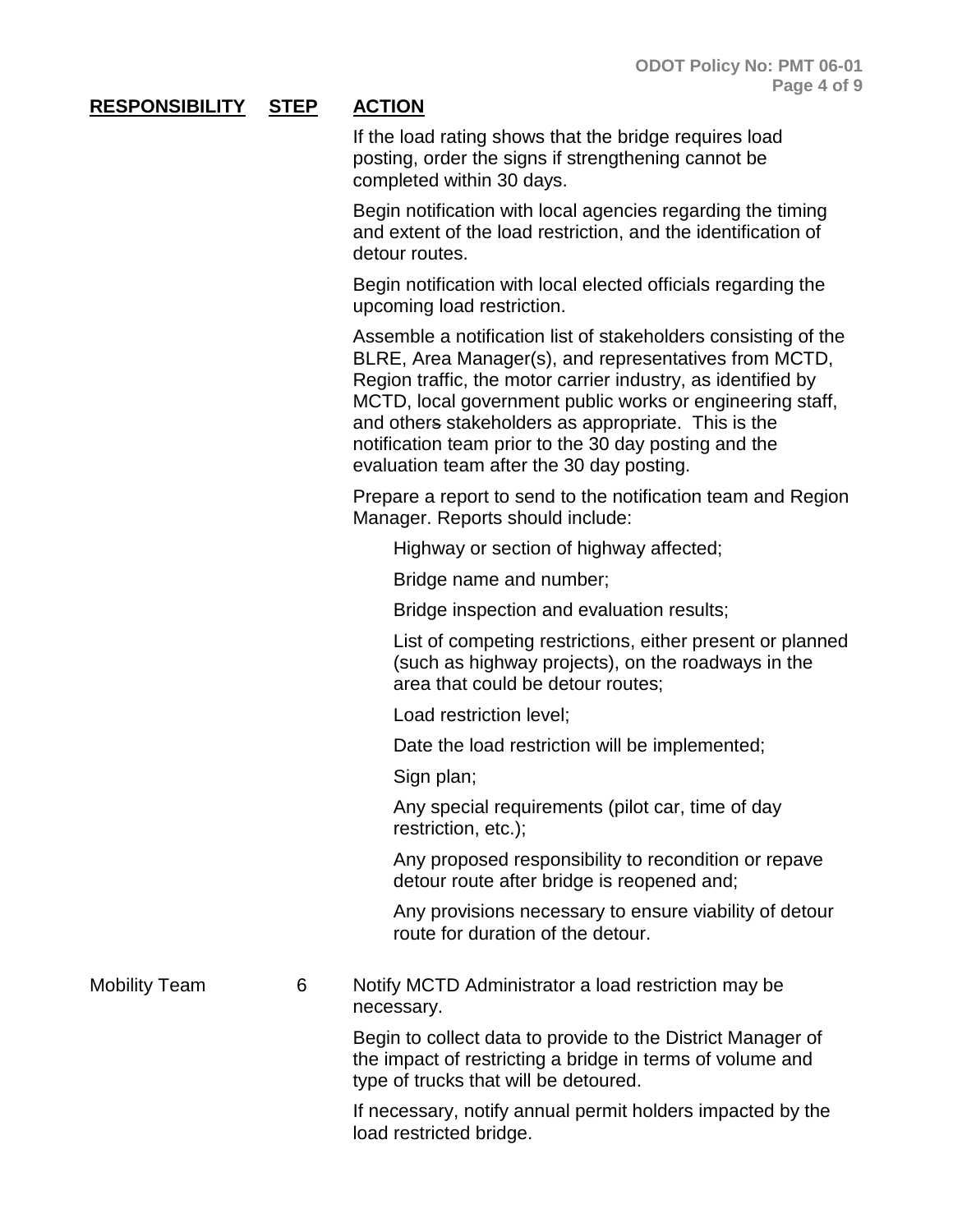| <b>Bridge Load Rating</b><br>Engineer                | $\overline{7}$  | Provide information to the District Manager on other load-<br>restricted bridges in the area.                                                                                                               |
|------------------------------------------------------|-----------------|-------------------------------------------------------------------------------------------------------------------------------------------------------------------------------------------------------------|
| Area Manager                                         | 8               | Provide information to the District Manager on scheduled<br>highway construction projects that may impact possible<br>detour routes.                                                                        |
| Communications<br>Section                            | 9               | Prepare draft notification to the public; the motor carrier<br>industry; and MCTD, including a fact sheet describing the<br>problem and planned solution. Forward to District Manager.                      |
| <b>District Manager</b>                              | 10              | Provide notification to Region Manager for review.                                                                                                                                                          |
| <b>Region Manager</b>                                | 11              | Review draft notification with the District Manager, MCTD<br>Administrator, and Assistant Director.                                                                                                         |
|                                                      |                 | Provide feedback to the Communications Division of any<br>necessary changes.                                                                                                                                |
|                                                      |                 | If acceptable, approve draft notification.                                                                                                                                                                  |
| Communications<br>Section                            | 12 <sub>2</sub> | Distribute notification of load-restricted bridge to the public<br>and work with the Mobility Team to communicate with the<br>motor carrier industry.                                                       |
| <b>District Manager</b>                              | 13              | Direct crews to erect signs informing motorists of the bridge<br>load restriction where posting is required and notify BLRE<br>that signs have been installed.                                              |
|                                                      |                 | Inform staff and elected officials from local jurisdictions<br>impacted by the action.                                                                                                                      |
|                                                      |                 | Distribute report to the notification team and Transportation<br>Data Section and Statewide Mobility Manager.                                                                                               |
| <b>Bridge Load Rating</b><br>Engineer                | 14              | Add bridge to the restricted bridge list.                                                                                                                                                                   |
| <b>MCTD Over-</b><br><b>Dimension Permit</b><br>Unit |                 | Receive notification from the Bridge Load Rating Engineer<br>that a bridge has been posted. Add restricted bridge to the<br>MCTD Road & Bridge Restriction List. Update Attachment<br>100A and Route Map 8. |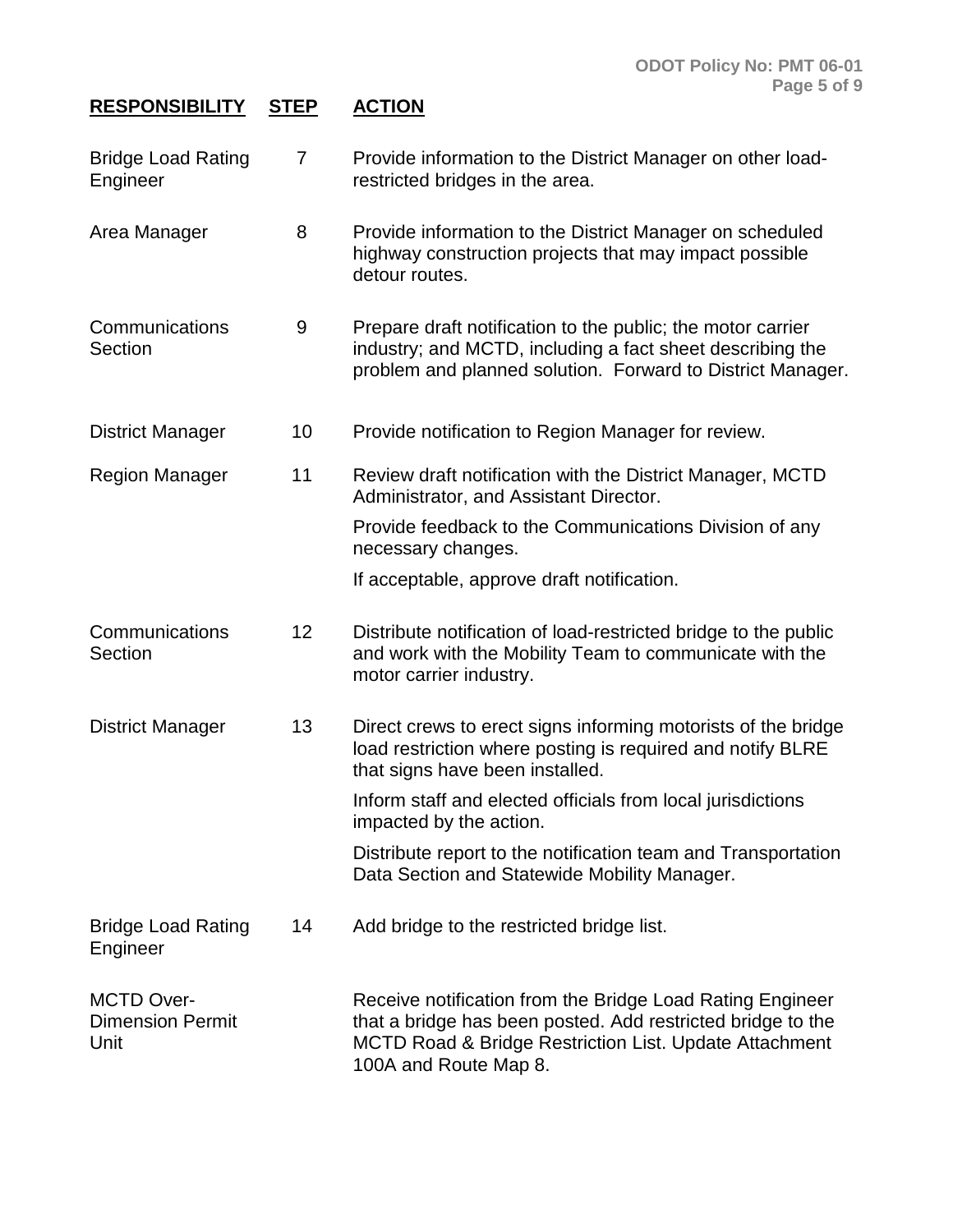### **POST 30 DAY POSTING:**

| <b>Evaluation Team</b>                       | 1              | Meet to review data collected and consider potential<br>alternate routes, taking into account impacts to the industry<br>and local jurisdictions, and concerns submitted to the District<br>Manager. |
|----------------------------------------------|----------------|------------------------------------------------------------------------------------------------------------------------------------------------------------------------------------------------------|
| <b>Bridge Load</b><br><b>Rating Engineer</b> | 2              | Analyze affected structures on alternative detour routes<br>being considered and make detour recommendations to the<br><b>Evaluation Team.</b>                                                       |
| <b>District Manager</b>                      | 3              | Prepare report of the Evaluation Team meeting(s) for the<br>Region Manager. Reports should include:                                                                                                  |
|                                              |                | Estimated types and volume of trucks to be detoured;                                                                                                                                                 |
|                                              |                | Lists of impacts to the corridor;                                                                                                                                                                    |
|                                              |                | Detour routes considered and tentatively selected for the<br>duration of the restriction;                                                                                                            |
|                                              |                | Duration of the load restriction;                                                                                                                                                                    |
|                                              |                | Any special requirements (pilot car, time of day restriction,<br>$etc.$ ;                                                                                                                            |
|                                              |                | Methods to mitigate impacts to communities (no engine<br>brakes, slow speeds, etc.);                                                                                                                 |
|                                              |                | Any proposed responsibility to recondition or repave detour<br>route after bridge is reopened; and                                                                                                   |
|                                              |                | Any provisions necessary to ensure viability of detour route<br>for duration of the detour.                                                                                                          |
| <b>Region Manager</b>                        | $\overline{4}$ | Discuss report with MCTD Administrator, State Bridge<br>Engineer, and the Assistant Director. Communicate with the<br>District Manager any changes that were identified.                             |
| <b>District Manager</b>                      | 5              | Implement the final report.                                                                                                                                                                          |
|                                              |                | Create Video Log of selected detour route.                                                                                                                                                           |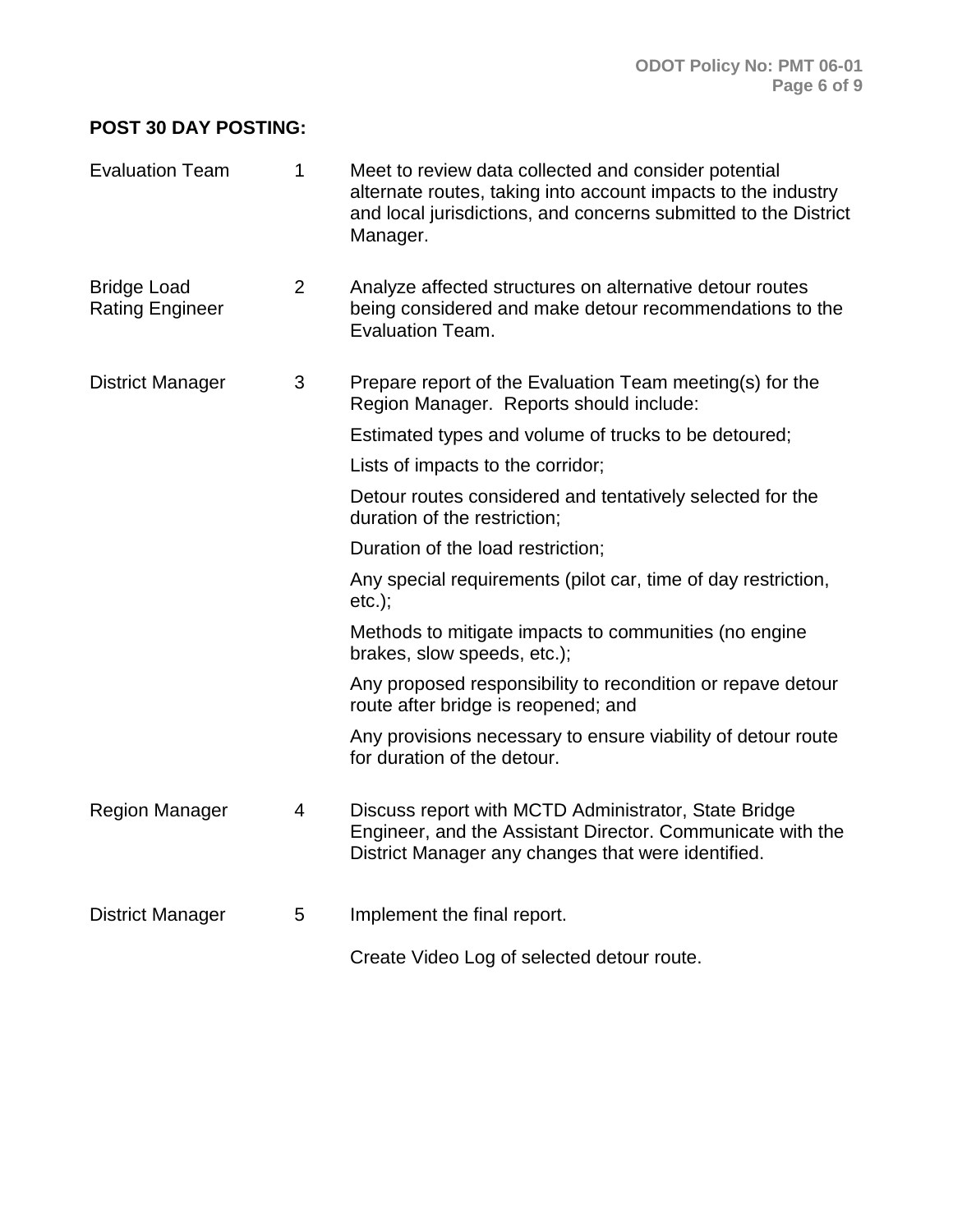#### **Attachment B NON-BRIDGE RESTRICTION ROLES AND RESPONSIBILITIES**

If a width, height, or length restriction is necessary during the course of a highway project, the Transportation Project Manager, Resident Engineer, or the Design Coordinator will notify the Area Manager, District Manager, Mobility Team, and Communications Section of the need to possibly restrict the movement of freight. The timelines and format for notification of reduced vertical clearance as a result of construction have been outlined in a memo from the State Construction and Materials Engineer. These guidelines should be followed in addition to the process outlined below.

| <b>RESPONSIBILITY</b>                                                         | <b>STEP</b>    | <b>ACTION</b>                                                                                                                                                                                                                                                                                                                                             |
|-------------------------------------------------------------------------------|----------------|-----------------------------------------------------------------------------------------------------------------------------------------------------------------------------------------------------------------------------------------------------------------------------------------------------------------------------------------------------------|
| Originator<br>Transportation<br>Project<br>Manager or<br>Resident<br>Engineer | 1              | Identify need to restrict some freight movement during the<br>project as a result of staging plans.                                                                                                                                                                                                                                                       |
|                                                                               |                | Contact the Mobility Team to obtain information on impacts<br>and provide information on project staging.                                                                                                                                                                                                                                                 |
|                                                                               |                | Inform Area and District Manager of possible restrictions.                                                                                                                                                                                                                                                                                                |
| <b>Mobility Team</b>                                                          | $\overline{2}$ | Provide estimate to the Transportation Project Manager,<br>Resident Engineer of impact of restriction in terms of volume<br>and type of trucks that will be detoured.                                                                                                                                                                                     |
|                                                                               |                | Contact members of the motor carrier industry for input and<br>collaboration.                                                                                                                                                                                                                                                                             |
|                                                                               |                | If detour is necessary may arrange for a test run as needed.                                                                                                                                                                                                                                                                                              |
| Transportation<br>Project Manager or<br><b>Resident Engineer</b>              | 3              | Provide information to the Area Manager, District Manager<br>and Region Mobility Liaison regarding potential restrictions.                                                                                                                                                                                                                                |
|                                                                               |                | Contact local governments to discuss the potential of using<br>roads for a detour and provide the information supplied by<br>MCTD as to the size and volume of vehicles that would be<br>detoured.                                                                                                                                                        |
|                                                                               |                | Provide a sign plan for the detour to MCTD Administrator.                                                                                                                                                                                                                                                                                                 |
| Area Manager/<br><b>Mobility Liaison</b>                                      | 4              | Provide information to the Transportation Project Manager<br>on scheduled highway construction projects that may<br>overlap this project or could impact possible detour routes.                                                                                                                                                                          |
| Transportation<br>Project Manager or<br><b>Resident Engineer</b>              | 5              | Accept input from the motor carrier industry, state and local<br>government, and others for review. Discuss information with<br>Area Manager, the Mobility Team, and Region Mobility<br>Liaison. If it is deemed necessary, a meeting is scheduled<br>with the motor carrier industry. Assure Area and District<br>Manager are kept informed of progress. |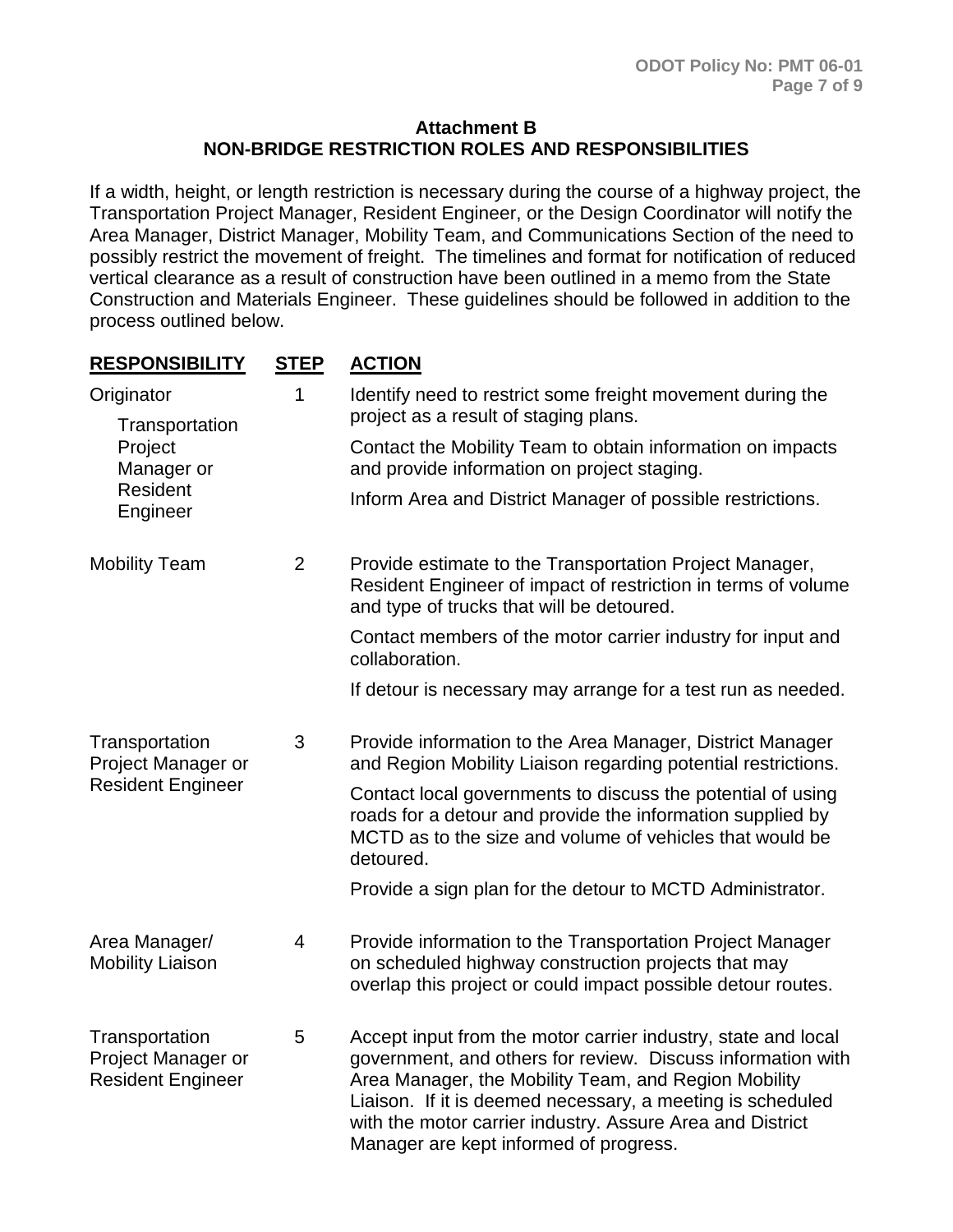| <b>Mobility Team</b>                           | 6 | Assemble members of the motor carrier industry to meet<br>with the Transportation Project Manager, Resident Engineer,<br>Mobility Liaison, and/or Area Manager and local government<br>if needed. |
|------------------------------------------------|---|---------------------------------------------------------------------------------------------------------------------------------------------------------------------------------------------------|
| Transportation<br>Project Manager or           | 7 | Prepare a report of the meeting for the Region Mobility<br>Liaison. Report should include:                                                                                                        |
| <b>Resident Engineer</b>                       |   | The highway or section of highway affected;                                                                                                                                                       |
|                                                |   | Estimated types and volume of trucks to be detoured;                                                                                                                                              |
|                                                |   | List of competing restrictions, either present or planned<br>(such as highway projects), on roadways in the area that<br>could be detour routes;                                                  |
|                                                |   | Detour routes considered and tentatively selected for the<br>duration of the restriction;                                                                                                         |
|                                                |   | Date the restriction will be implemented;                                                                                                                                                         |
|                                                |   | Duration of the restriction;                                                                                                                                                                      |
|                                                |   | Sign plan;                                                                                                                                                                                        |
|                                                |   | Any special requirements (pilot car, time of day restriction,<br>$etc.$ ;                                                                                                                         |
|                                                |   | Methods to mitigate impacts to communities (no engine<br>brakes, slow speeds, etc.);                                                                                                              |
|                                                |   | Any proposed responsibility to recondition or repave detour<br>route after bridge is reopened; and                                                                                                |
|                                                |   | Any provisions necessary to ensure viability of detour route<br>for duration of the detour.                                                                                                       |
| Transportation                                 | 8 | Discuss report with MCTD Administrator.                                                                                                                                                           |
| Project Manager or<br><b>Resident Engineer</b> |   | If concurrence is not reached, forward information to the<br><b>Statewide Mobility Manager.</b>                                                                                                   |
|                                                |   | When concurrence is reached, approve report.                                                                                                                                                      |
|                                                |   | Inform local elected officials of impending action.                                                                                                                                               |
|                                                |   | Ensure that the standard specification around notification to<br>MCTD for restrictions is included in the contract.                                                                               |
| Communications<br>Section                      | 9 | Prepare draft notification to the public, motor carrier industry,<br>and MCTD including a fact sheet describing the problem and<br>planned solution. Forward to the Transportation Project        |

Manager, Resident Engineer, and MCTD for review.